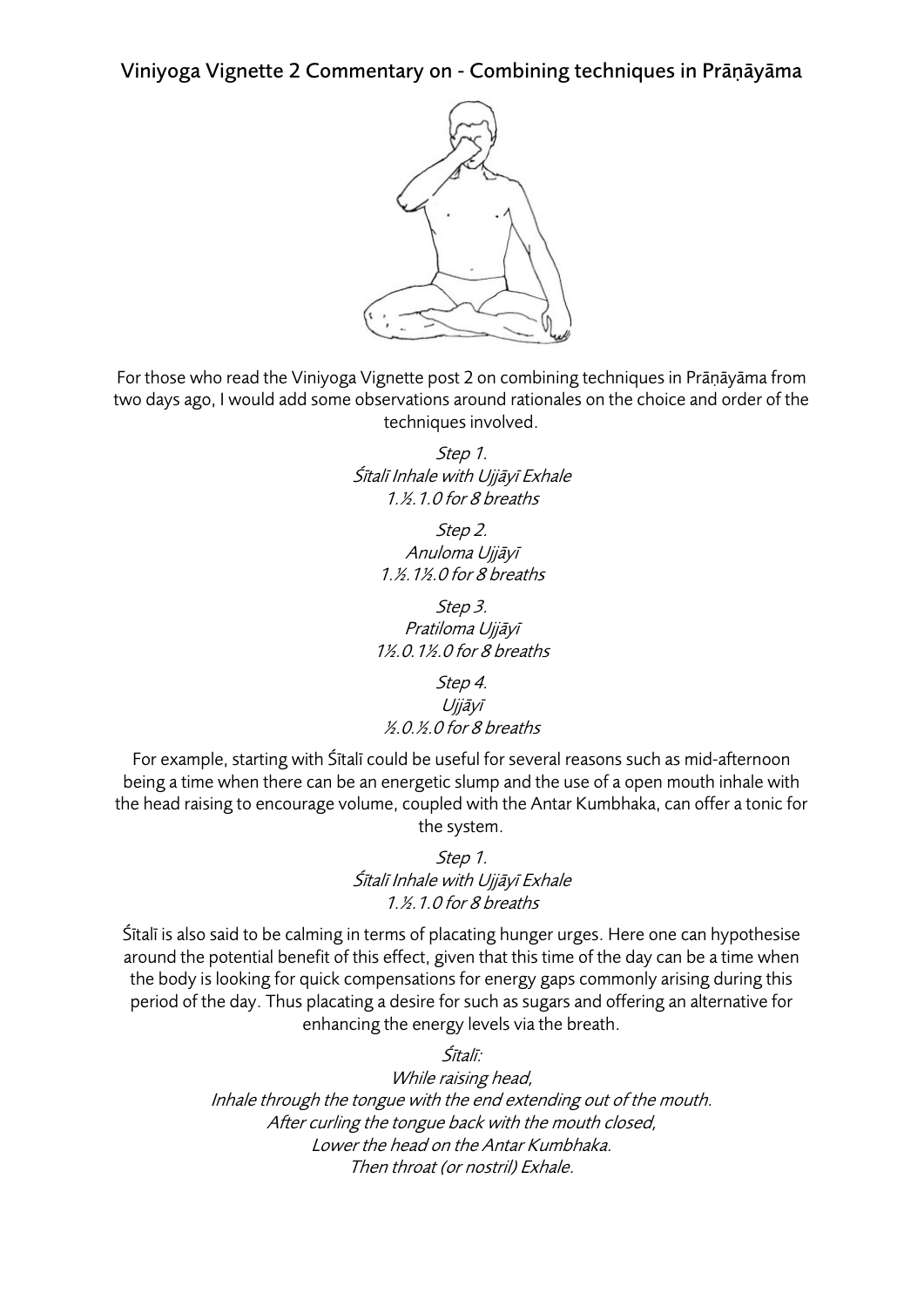It is interesting to note that for some, or for those new to this technique, an onset of yawning may accompany its practice, especially when practicing at this time of the day. Reasons for yawning are not clear, though suggestions include the bodies response to raised carbon dioxide levels or the bodies need to cool brain temperature.

I would also suggest that the technique impacts on the belly, more so than with other techniques, and this increased movement can stimulate a yawning response. On the question of the belly, this enhanced movement also appears to be useful in helping the area to relax or release tension, as well as being a useful post-digestive in reducing feelings of fullness.

From Śītalī we then progress onto Anuloma Ujjāyī, whereby we move from open mouthed inhale to both nostrils inhale using Ujjāyī. Added to this is alternate nostril exhale as a means to check the state of the airways. I was taught that in Prāṇāyāma it is a priority to start with checking the airflow in the exhale in each nostril before moving onto the same on the inhale, hence Anuloma Ujjāyī.

## Anuloma Ujj<sup>ā</sup>yī: Throat Inhale. Alternate nostril Exhale.

The technique is also a tool for lengthening the exhale in relation to the inhale. Whilst in relation to Śītalī, because of the increased impact around the belly, possibly arising from the raising of the head shifting the spinal influence to the abdominal region and slightly distending this area, it is not conducive to exhale longer than inhale. Hence the choice of ratio for Śītalī supports this tendency and is one where the inhale and exhale are equal, albeit with added Antar Kumbhaka.

It could also be noted here, that as the practice is a post-lunch mid-afternoon practice, we need to respect that the stomach is not as empty as, say in an early morning practice. Therefore the choice of ratio for the exhale here is one where the exhale is only lengthened by half in relation to the inhale, rather than being doubled as in other situations.

Thus from inhaling through the mouth and exhaling through both nostrils we have progressed to inhaling through both nostrils and exhaling through alternate nostrils. From here the Vinyāsa Krama takes us to the next step, that of adding nostril inhale to the practice. Here the technique chosen is Pratiloma Ujjāyī rather than say Nāḍī Śodhana. Why Pratiloma Ujjāyī at this point in this practice, rather than Nāḍī Śodhana, one may ask?

There can be several reasons supporting this choice. Common to both techniques is the introduction of inhale through each nostril. Equally, after the use of Anuloma Ujjāyī to lengthen the exhalation, both techniques can be used to focus on lengthening the inhalation. Here it should ne noted that we are looking to bring the length of the inhale up to match that of the exhale. Hence the progression from stabilizing and matching inhale and exhale, towards lengthening the exhale, towards lengthening the inhale to match the exhale.

> Pratiloma Ujj<sup>ā</sup>yī: Throat Inhale. Left nostril Exhale. Left nostril Inhale, Throat Exhale Throat Inhale. Right nostril Exhale. Right nostril Inhale, Throat Exhale